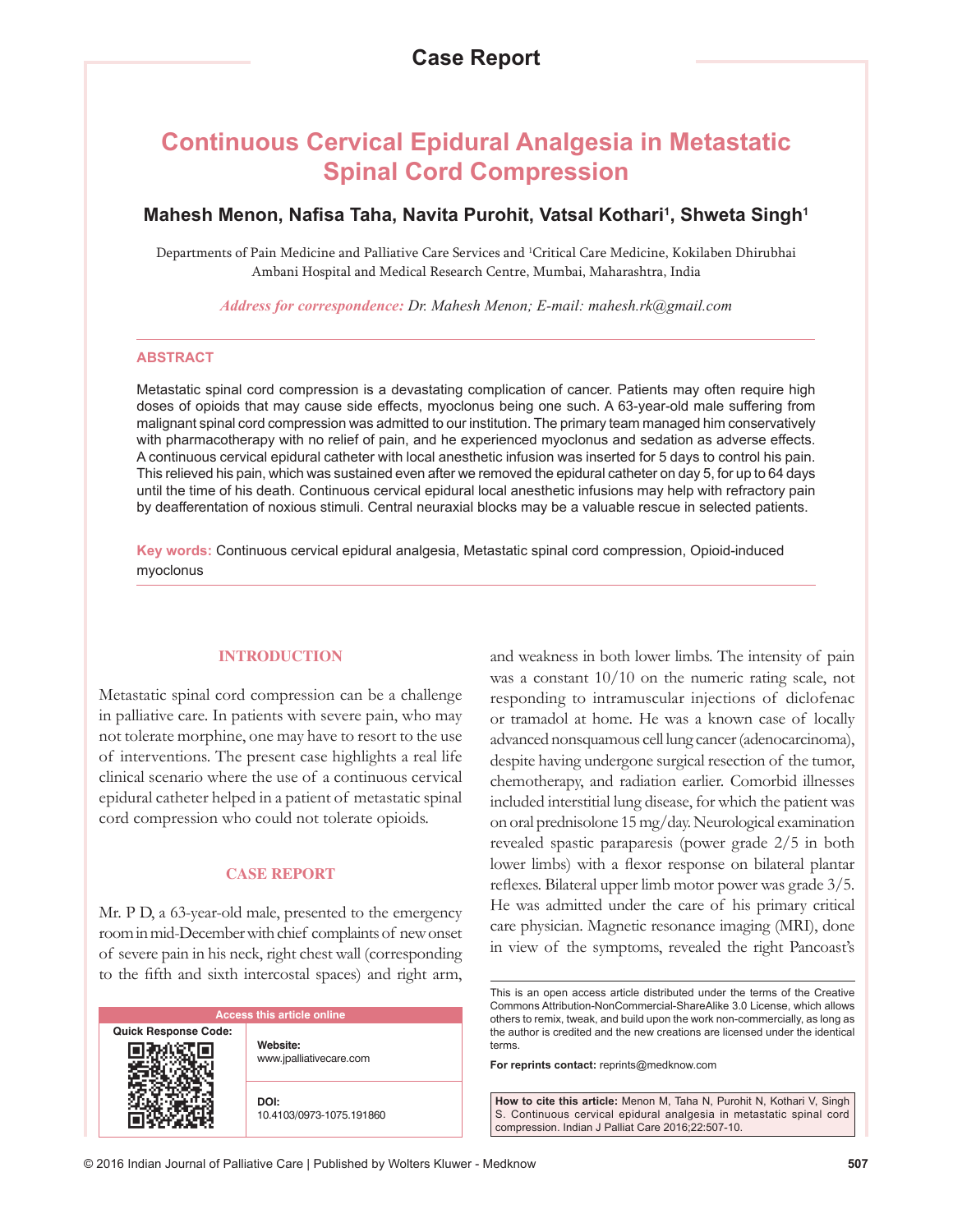tumor infiltrating the chest wall, right brachial plexus, and T1, T2, and T3 vertebrae. There was contiguous infiltration of the vertebral body and posterior elements with enhancing circumferential soft tissue extending the foramina and epidural space resulting in cord compression with intramedullary edema. The emergency neurosurgery team was called in for an opinion, and they ruled out surgery because of the advanced disease status of the patient. He was started on an infusion of injection fentanyl at 25 mcg/h. Dexamethasone 8 mg was started twice a day after admission. Fentanyl was escalated to 50 mcg/h and to 80 mcg/h in a day's time by the primary team for his uncontrolled pain. He continued to have breakthrough pain despite this. Owing to his uncontrolled pains, the pain management team was called in, which increased his doses for breakthrough pain by starting intravenous (i.v) morphine 10 mg every fourth hourly, which was increased to 10 mg (i.v) hourly for pain relief. The i.v fentanyl infusion was gradually titrated downward, and fentanyl transdermal patches were applied. In addition, the patient was on adjuvants for neuropathic pain, including baclofen, nortriptyline, tapentadol, and pregabalin. The pain continued to be consistently severe, and progressive (>7/10) on a numeric rating scale over the next 2 days. The Ramsay sedation score was  $-1$ , with pain reported on arousal. There was intermittent, new onset, involuntary jerky movement in the right upper limb. The caregivers, the patient, and the team noticed a vicious cycle of intense pain  $\rightarrow$  opioid administration → transient worrisome drowsiness and an increase in myoclonic jerky movements → return of intense pain at the end-of-dose effect. An MRI screening was done to rule out brain metastases. It revealed an increase in the malignant spinal cord compression at D1–D2. The neurology team diagnosed opioid‑induced myoclonus after ruling out possible organic causes. The patient was frustrated and reluctant to take any medication since he would attribute the bothersome drowsiness and jerky movements to medications. The pain was attributed at the time to spinal cord injury at D2 with both neuropathic and nociceptive contributors. At this point, on day 5 of admission, the pain management team recommended a continuous cervical epidural catheter after a detailed discussion within the team and with the family. The rationale was to deafferent the constant nociceptive barrage of signals traveling up the cord from D1 and below. The family physician intervened on our behalf as a patient advocate and helped translate our goals of care to both the doctors and the family.

On Christmas eve, after an informed consent, with anesthesiology stand by, the pain team inserted a cervical epidural catheter under strict aseptic precautions in the operation theater, under antibiotic cover. The patient was placed in the semi‑prone position, an 18‑gauge Tuohy needle was inserted between the cervical spinous processes in the midline (translaminar approach), under c arm guidance at C5–C6 level. Needle position was confirmed using a loss of resistance technique with saline and after visualizing tip in anteroposterior and lateral views under single shot and continuous fluoroscopy using water-soluble radiocontrast (iohexol 300). The 19‑gauge catheter was threaded through this needle to a depth of 4 cm inside the epidural space, tunneled subcutaneously, and a bacterial filter was attached. We administered an initial bolus of a mixture of injection dexamethasone 4 mg and injection xylocard 2% 4 mL. The rationale for using the steroid was to deliver the steroid as close to the area of the cord compression as possible. The patient tolerated this procedure well. We shifted the patient to the intensive care unit for observation in the night, and he was started on an epidural infusion of the local anesthetic ropivacaine 0.1% concentration at a rate of 3 ml/h. The patient reported an immediate reduction of pain to 3/10 on the numeric rating scale. Mr. P D slept that night, and injection morphine was prescribed for rescue analgesia. He required one dose that night but refused to take any further doses after it made him drowsy. He did not report any episode of intense pain thereafter. The patient was shifted to the ward on Christmas day with a continuous cervical epidural infusion via a nonelectronic, ambulatory, disposable, elastomeric, silastic infusion device (Baxter™) filled with ropivacaine at 5 ml/h at 0.1% concentration. The patient was cheerful, pain-free, and alert with adequate pain relief and improved quality of life. The involuntary movements had stopped, and he was not on any opioids after the 1<sup>st</sup> day. The only adjunct was pregabalin (450 mg/day). As per protocol for continuous local anesthetic infusions in our institution, on day 5, we stopped the infusion for up to 12 h (pain score was 0) and removed the catheter subsequently. We discussed the possibility of an intrathecal continuous drug delivery implant in the future. However, the pain did not recur after this 5‑day period of desensitization, and the patient was subsequently discharged the next day. The patient continued to be absolutely pain-free until day 64 when he passed away due to pneumonia, which was a complication of his spinal cord injury. His words to our team at the time of his terminal discharge from the ward, were, "this has been the best Christmas gift of my life."

#### **DISCUSSION**

In advanced lung cancer, the incidence of bone metastases is 30%–40%.[1] The impact is not just on morbidity, the median survival for such patients is 6 months.[2] Of the bone complications, metastatic spine disease is a particularly worrisome complication. It may account for 10%–30% of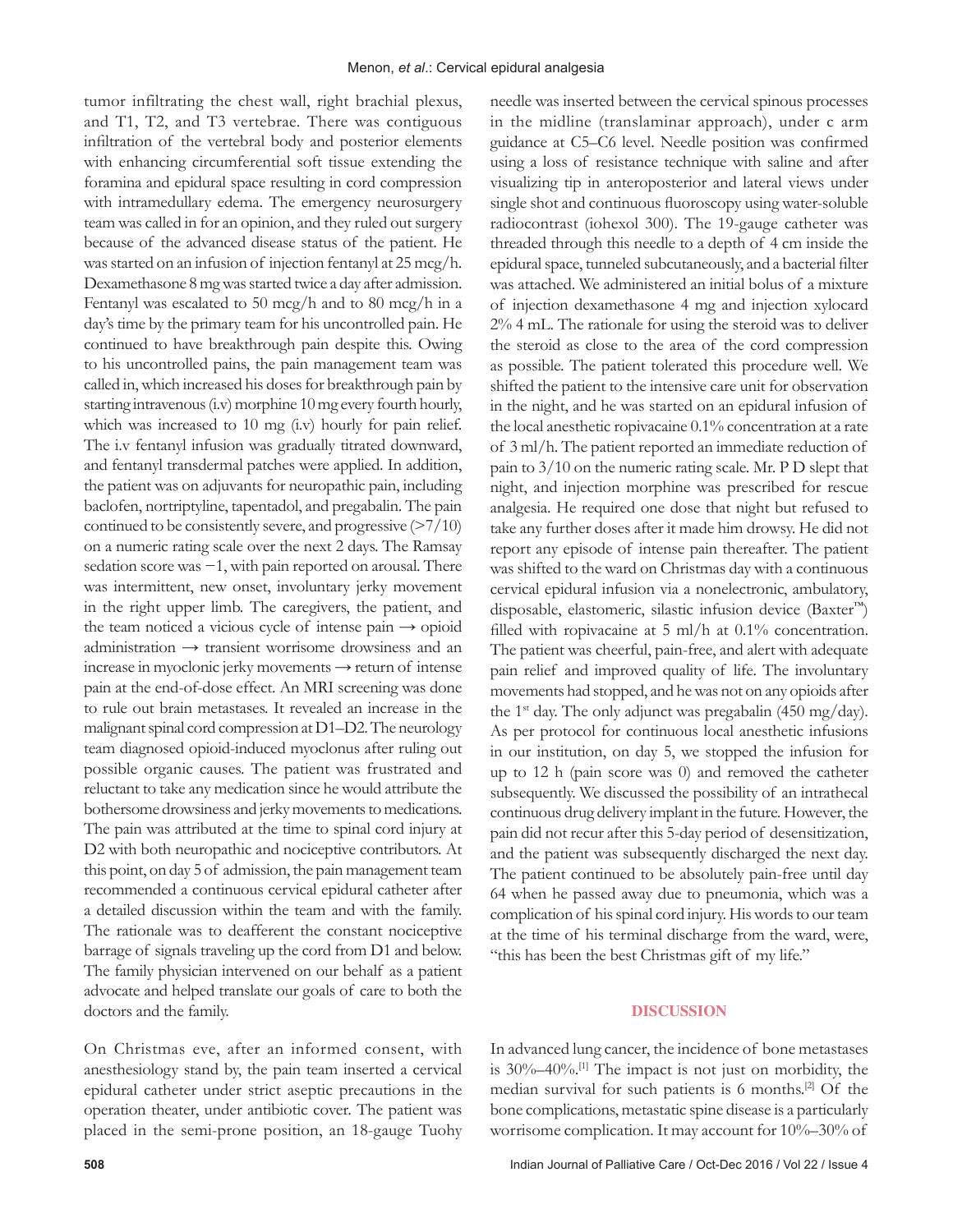new diagnoses of cancer annually.[3] Compression of the spinal cord by metastases may affect about 5%–10% of all cancer patients during their disease.<sup>[4]</sup>

The following is a list of symptoms reproduced from the National Institute for Health and Care Excellence quality standards website that are suggestive of metastatic spinal cord compression (MSCC):<sup>[5]</sup>

- Progressive pain in the spine
- Severe unremitting spinal pain
- Spinal pain aggravated by straining (for example, when passing stools, when coughing or sneezing, or when moving)
- Pain described as "band like"
- Localized spinal tenderness
- Nocturnal spinal pain preventing sleep
- Neurological symptoms: Radicular pain, any limb weakness, difficulty in walking, sensory loss, or bladder or bowel dysfunction.

Usually, a "window of opportunity" for diagnosis of about a median of 3months exists, before the signs and symptoms of this devastating complication appear*.* A Scottish prospective study examined potential delays in diagnosis and outcomes of malignant spinal cord compression in 319 patients. In it, 94% of the patients interviewed reported pain, which had been present for approximately 3 months. Eighty-four percentage of cases reported it to be severe and the distribution and characteristics of nerve root pain were reported in 79%. The study also reported examining the reliability of an MRI as opposed to plain radiographs and bone scans.[6]

The quality guidelines indicate that definitive treatment (if appropriate) should start in adults with MSCC with neurological signs and symptoms within 24h of the confirmed diagnosis.[5] In our patient, the diagnosis of spine metastases was made early in the disease course, and he was treated with radiotherapy, i.v bisphosphonates and his pain was being managed at home with opioid analgesics. In addition, the clinical diagnosis was established within 24 h of admission, and steroids were initiated, and the spine team was called in.

In view of his advanced disease, the treatment algorithm veered toward supportive care without definitive correction/ surgery.

A recent review noted the role of interventional pain management in selected cases of cancer pain. Advances in definitive cancer treatment have increased survival, and we see patients with more complex pains due to disease.[7] The WHO analgesic ladder is undoubtedly relevant and useful. Modifying the ladder would ensure its continued use for knowledge transfer in pain management.<sup>[8]</sup> One such modification is the integration of interventional pain services in palliative care.

Our case is an example where the patient experienced distressing side effects of opioids. In high-dose opioid therapy for cancer pain, myoclonus (sudden, brief, shock-like involuntary muscular contractions) may occur in 2.7–8.7%. This phenomenon is variously attributed to the metabolites of morphine such as morphine‑3 glucuronide, morphine‑6‑glucuronide, or to its preservative such as sodium metabisulfite, to metabolic disturbances as seen in renal impairment or to the adjuvants that may have antidopaminergic actions such as haloperidol, and prochlorperazine.<sup>[9]</sup> This complication is reported to be more in the presence of coexisting neurological dysfunction.[10] We also suspect opioid-induced hyperalgesia (OIH) in our patient. OIH is a clinically challenging condition, which paradoxically increases the sensitivity to pain, and it may cause an increase in pain in the same or different distribution. This may be a case for the increasing pain and the loss of effect of the opioid administered.[11] The hyperalgesia response characterized by diffuse pain is usually less defined in quality, and it may extend to other areas of distribution from preexisting pain, this was not classic. We suspect tolerance to have played a more important role in our patient. Treatment options for OIH have included agents that act at the N-methyl-D-aspartate receptor as antagonists (ketamine, methadone, and dextromethorphan), agonists acting on the alpha‑2 adrenergic receptor (clonidine), agents interacting with the gamma‑aminobutyric acid receptor (propofol), and agents acting as cyclooxygenase inhibitors.<sup>[11]</sup> The patient and family were unwilling to try switching opioids or using medications that would have had any central effects in the form of drowsiness. The main symptoms evoking distress were pain, involuntary movement, and drowsiness. In our patient, the therapeutic challenge was to balance minimal intervention with maximal comfort.

After a due discussion of the risks and benefits, and a translation of the treatment goals through the family physician, the neuraxial procedure was undertaken. Neuraxial opioid and local anesthetic infusions are reported in literature. This could be via the epidural route, $[12]$  or the spinal route.[13] While the former route utilizes the effect of the drug in the epidural space, the latter acts using the cerebrospinal fluid as a drug repository for analgesia. Neuraxial administration of opioids remains a weakly recommended option in view of the paucity and low quality of supporting literature.[14]